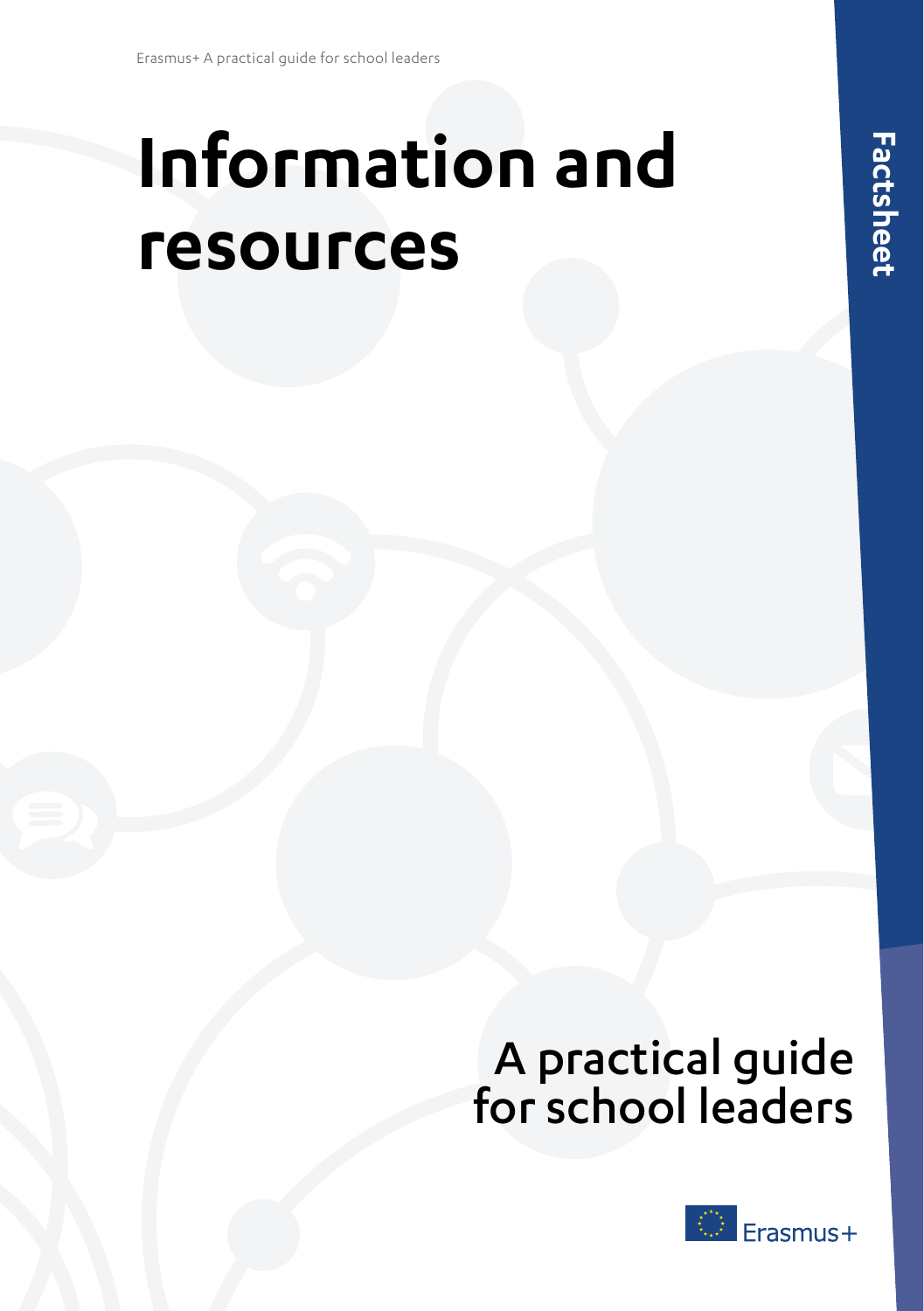# Information and resources

### Official Erasmus+ websites and contact points

#### Erasmus+ National Agencies:

Your National Agency is your first point of contact if you are interested in participating in a funded Erasmus+ opportunity.

http://ec.europa.eu/programmes/erasmus-plus/tools/national-agencies

#### eTwinning

Join the eTwinning platform to connect with other schools, start eTwinning activities and projects, or find partners for other Erasmus+ activities.

www.etwinning.net

#### eTwinning National Support Services (NSS)

A NSS is available in each participating country to help schools with the eTwinning platform and its features.

www.etwinning.net/en/pub/get\_support/contact.htm

#### Erasmus+ website

The European Commission's official Erasmus+ website contains an overview of all Erasmus+ opportunities, plus news and updates about the programme.

[ec.europa.eu/programmes/erasmus-plus](http://ec.europa.eu/programmes/erasmus-plus)